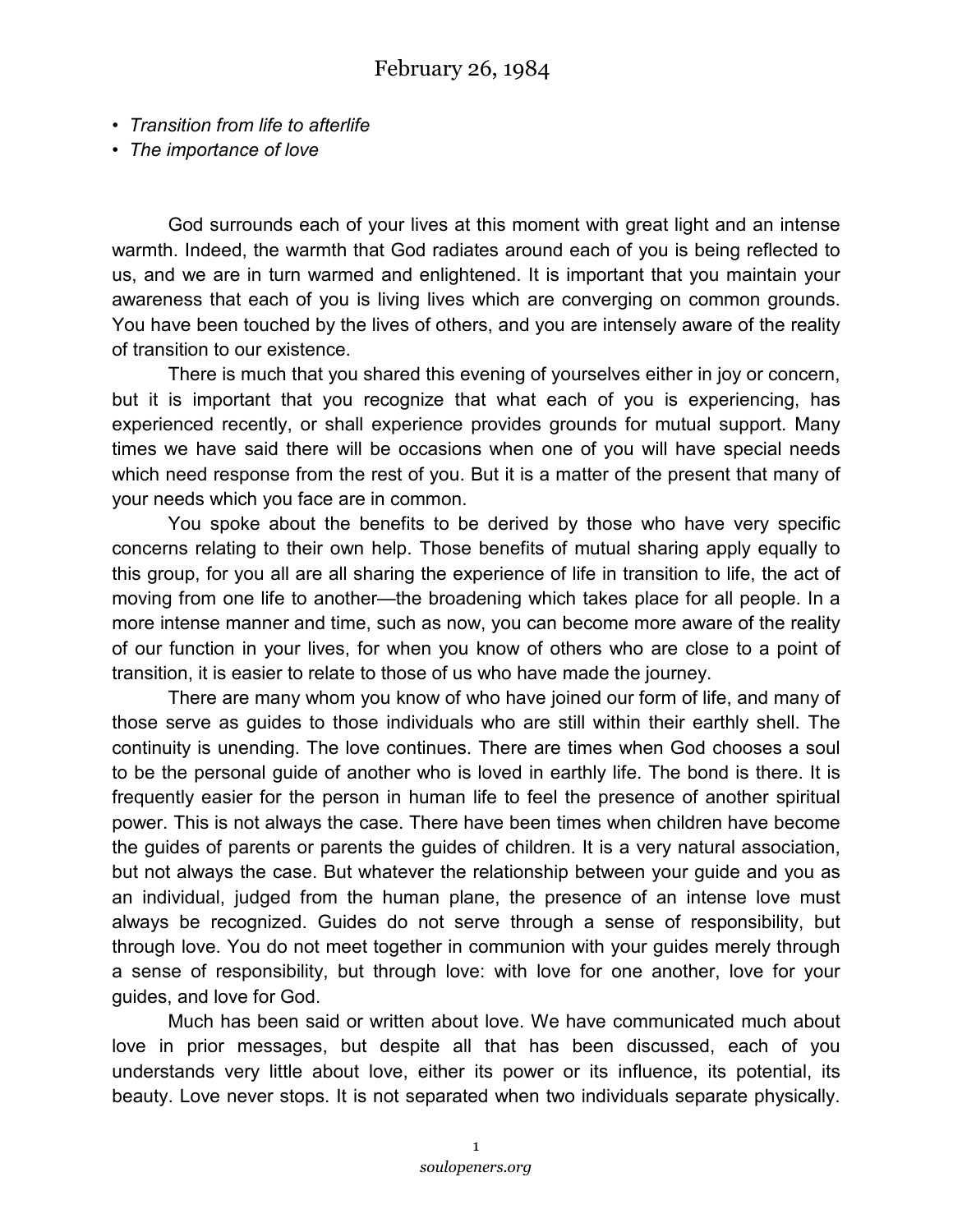It does not stop when one moves to our life. It is absolutely continuous. It is the one thread which genuinely unites all generations of humankind since the beginning. The presence of love now is more powerful than in previous centuries, for more have experienced it. More have grown through their earthly lives and have learned to exercise it in their spiritual existence, and that exercising in turn influences subsequent lives. This thread, this strand of continuity uniting virtually all of humankind is ultimately beyond your comprehension. However, we emphasize its presence because you must come to understand that it is the only enduring attribute which one carries from one life to the next. Its strength as achieved in human life has a large effect on the character of its development in the next life.

Your lives should serve as an opportunity for the exercise of love. When you perceive God, the first concept which comes to your mind is love, even more than power or light or forgiveness, for the power comes from love, the light is an evidence of love, and forgiveness is the exercise of love. But all there is *is* love. The only thing there is *is* love ultimately.

As you grow spiritually, you grow in your capacity to exercise love, for love must be exercised. It must be used. It is not unlike a muscle which when left unchallenged or unused becomes functionless. For those who do not exercise love, life is empty, life is unsettled, and life in the end is void of meaning. If you look back upon your life and find evidence of the exercise of love, then you must feel that your life has had meaning, has had direction, has been important. If you accomplish many things and have not loved, your life is vanity. If you accomplish little of a material nature and yet respond to the world with love, then your life achieves its purpose. It achieves God's purpose for you.

The objective in life, therefore, is in the growth of love, its use and its acceptance. We emphasize the acceptance of love, for too often one hears the continual refrain that love is to be given, and that is true. But if it is to be given, it must be received. If another offers you love, you must ultimately receive it. God's grace in living human life is seen both in the capacity to give love and in the humility of receiving it.

You may ask, "How does one receive love? Is it enough merely to recognize that it has been offered?" The answer is a resounding, "No." Life or love must be actively received just as it is actively offered. You actively receive love when you accept gratefully the actions of others offered in your support. You may not agree in principle with the kind of support which is offered, but that is not important. It is important that you openly accept the giving, openly recognize when another reaches out. Both forms of dealing with love are essential in providing meaning to your lives.

You may feel at times separated somehow from God, but if you reflect upon those moments in your life when you have offered love to others and been the recipient of love from others, you will then recognize that you have been both the hand of God and the recipient of God's touch. That recognition should help you to understand that God really never leaves one alone, that God is continually there. It is only the form of